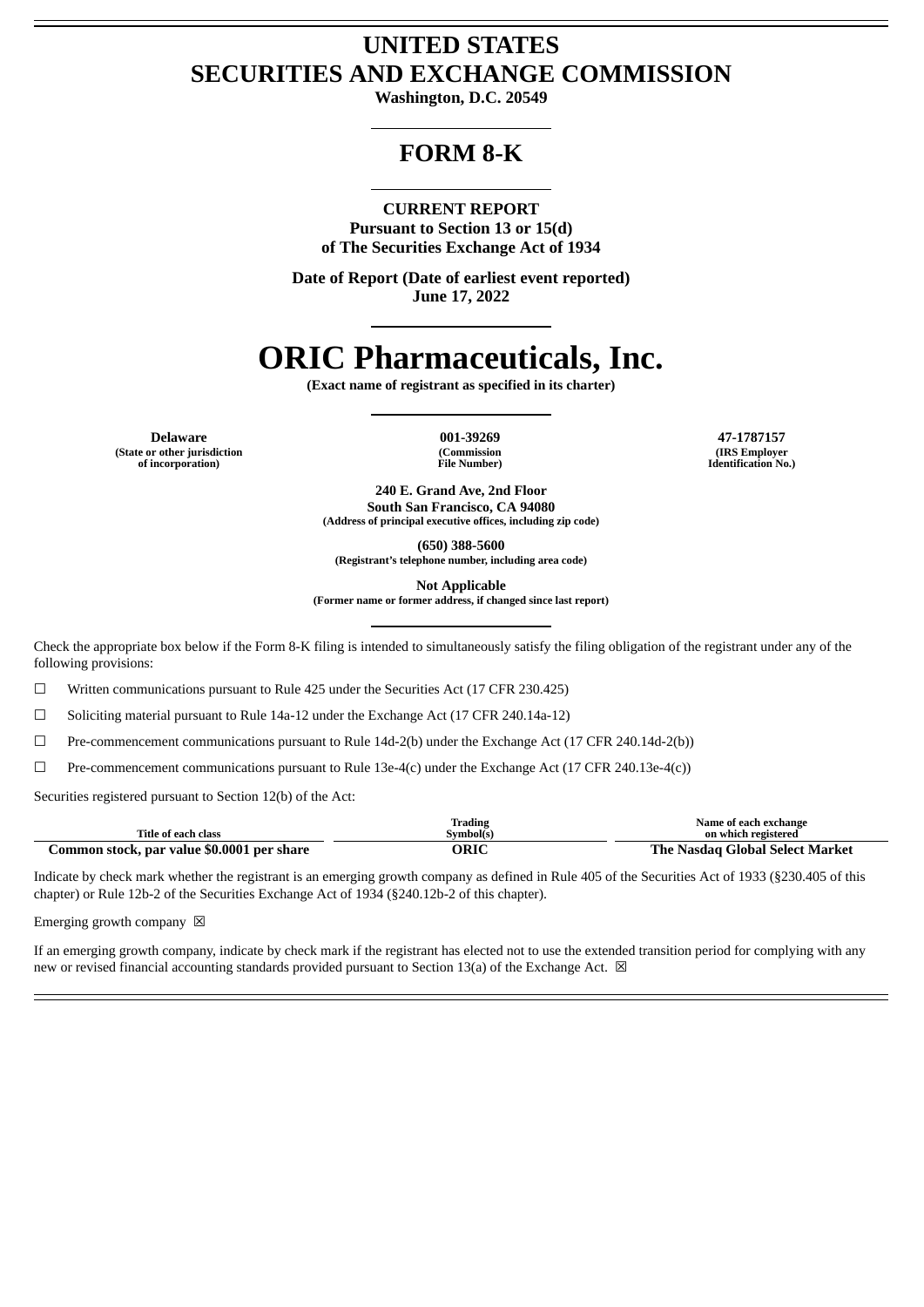#### **Item 5.07 Submission of Matters to a Vote of Security Holders.**

On June 17, 2022, ORIC Pharmaceuticals, Inc. (the "Company") held its annual meeting of stockholders. Of the 39,440,399 shares of common stock outstanding as of April 18, 2022, the record date for the meeting, 33,869,184 shares of common stock were represented at the meeting in person or by proxy, constituting 85.87% of the outstanding common stock entitled to vote. The matters voted upon at the meeting and the vote with respect to each such matter are set forth below:

#### **Proposal 1 - Election of Directors**

T.

Election of two Class II directors to hold office until the 2025 annual meeting of stockholders. Each of the following nominees was elected to serve as a Class II director, to hold office until the Company's 2025 annual meeting of stockholders or until his or her respective successor has been duly elected and qualified or his or her earlier resignation or removal.

| <b>Nominees</b>   | For        | Withheld | <b>Broker Non-</b><br>Votes |
|-------------------|------------|----------|-----------------------------|
| Steven L. Hoerter | 30.420.083 | 21.252   | 3,427,848                   |
| Angie You, Ph.D.  | 30,420,703 | 20,632   | 3,427,848                   |

#### **Proposal 2 - Ratification of Appointment of Independent Registered Public Accounting Firm**

The appointment of KPMG LLP as the Company's independent registered public accounting firm for the fiscal year ending December 31, 2022 was ratified based on the following results of voting:

| For<br>____                   | \gainst<br>__ | Abstain<br>. | Non-Votes<br>Broker<br>- - - - |
|-------------------------------|---------------|--------------|--------------------------------|
| 053<br>863<br>33 <sub>1</sub> | 0.05<br>.UZ5  | 105          |                                |